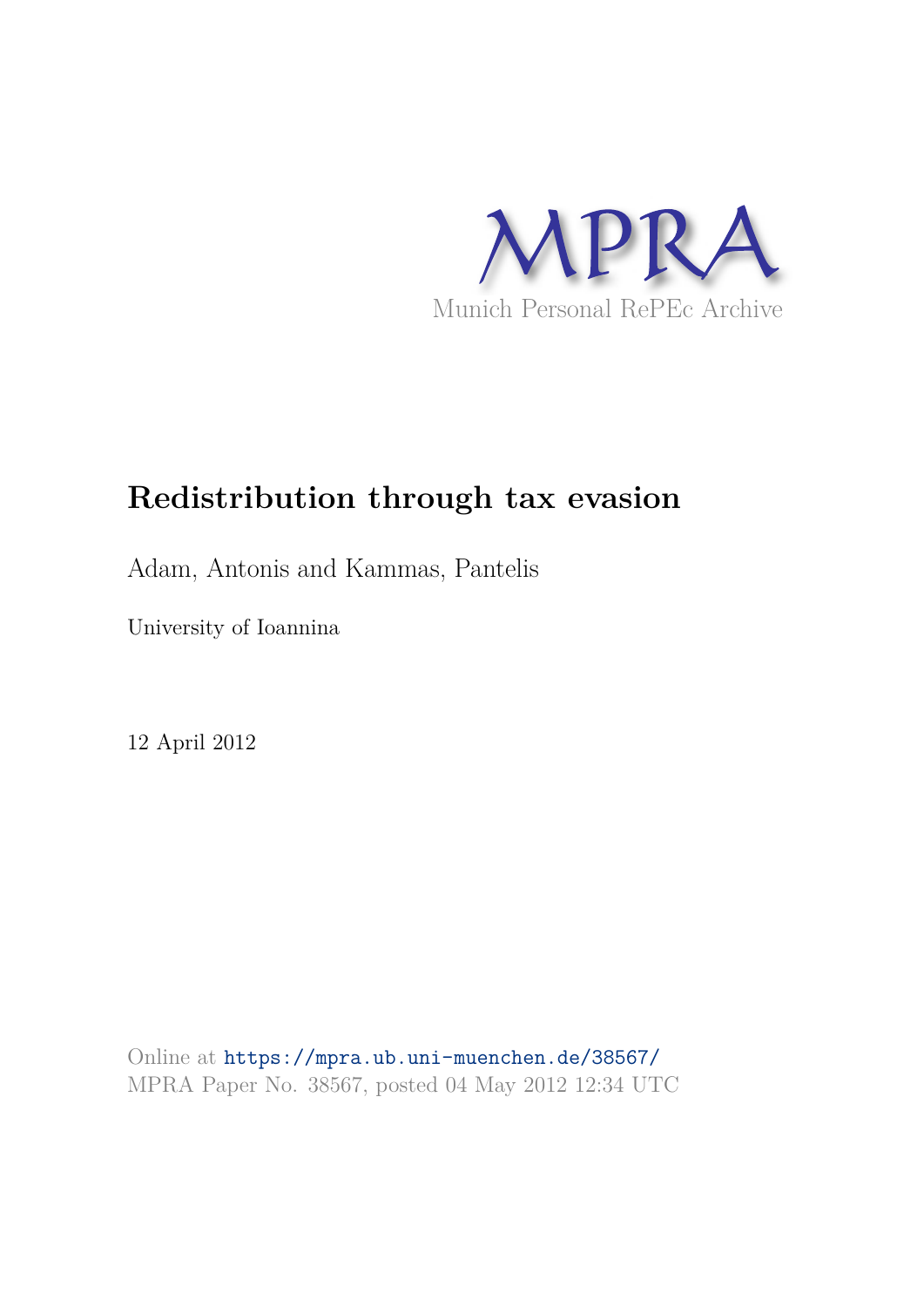# Redistribution through tax evasion

Antonis Adam<sup>a,\*</sup>, Pantelis Kammas <sup>b</sup>

<sup>a</sup>*Department of Economics, University of Ioannina, P.O. Box 1186, 45110 Ioannina, Greece. Email:* aadam@cc.uoi.gr

*b Department of Economics, University of Ioannina, P.O. Box 1186, 45110 Ioannina, Greece. Email:* kammas@cc.uoi.gr

April 24, 2012

**Abstract**: Using a simple model of income redistribution, we examine the effect of income inequality on redistribution in the presence of tax evasion. Our results suggest that in the presence of tax evasion, a political equilibrium may be characterized by inefficiently high tax rate, i.e. higher than the revenue maximizing tax rates. Moreover in contrast to the conventional wisdom higher income inequality may be associated with lower redistribution. This is because in countries with weak institutional framework political parties may increase the probability of winning the elections by choosing policies that expand the number of tax evading individuals.

**JEL**: H10, H23, H26 **Keywords:** redistribution, inequality, tax evasion

**Acknowledgments:** We wish to thank Thomas Moutos and George Economides for many helpful comments and suggestions. We have also benefited from comments by Nikos Benos, Michael Chletsos, Anastasia Litina, Nikos Mylonides, Dimitris Panagiotou, Nikos Tsakiris as well as the participants at the seminar series of the University of Ioannina Any remaining errors are ours.

*\* Corresponding author.*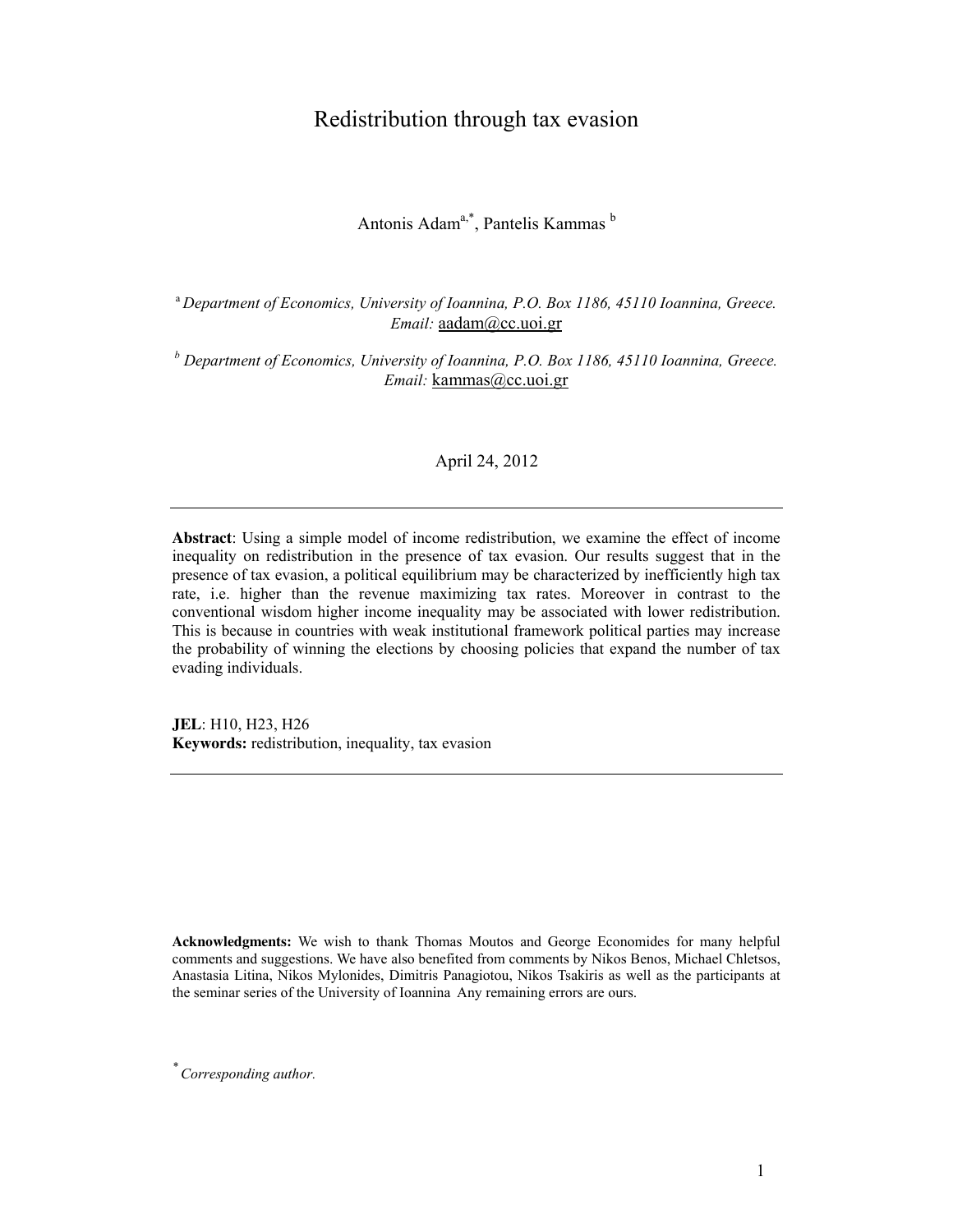*En général, l'art du gouvernement consiste à prendre le plus d'argent qu'on peut à une grande partie des citoyens, pour le donner à une autre partie. In general, the art of government consists in taking as much money as possible from one party of the citizens to give to the other.* 

*Voltaire.* 

### **1. Introduction**

For long economists and political scientists alike, have been trying to answer what determines the extent and the nature of government redistributive programs. Following the seminal contributions of Romer (1975), Roberts (1977) and Meltzer and Richard (1981), income redistribution is portrayed as the voting outcome in elections with office motivated parties who seek the support of the median voter. In all these models, as long as the income of the median voter is below the average income, the median voter will support policies that impose a positive tax rate on income accompanied with positive per capita transfers. Moreover there will be more redistribution the lower median income is relative to mean income (the higher is the inequality).

However, income transfers are not the only instrument for income redistribution. In poor institutional environments the government may opt for other, inefficient forms of redistribution. For example Alesina et al. (2000; 2001) argue that politicians may use public employment as a disguised redistributive policy. Skouras and Christodoulakis (2011) present detailed empirical evidence that electoral cycles are associated with increased corruption and tax evasion. Similar electoral cycles are also documented in the enforcement of labour regulation (Ronconi, 2009).

In the present paper we explore theoretically the idea that the government uses tax evasion in order to redistribute income. We build a rather standard model of redistribution in the presence of tax evasion (see e.g. Roine 2006; Borck, 2009;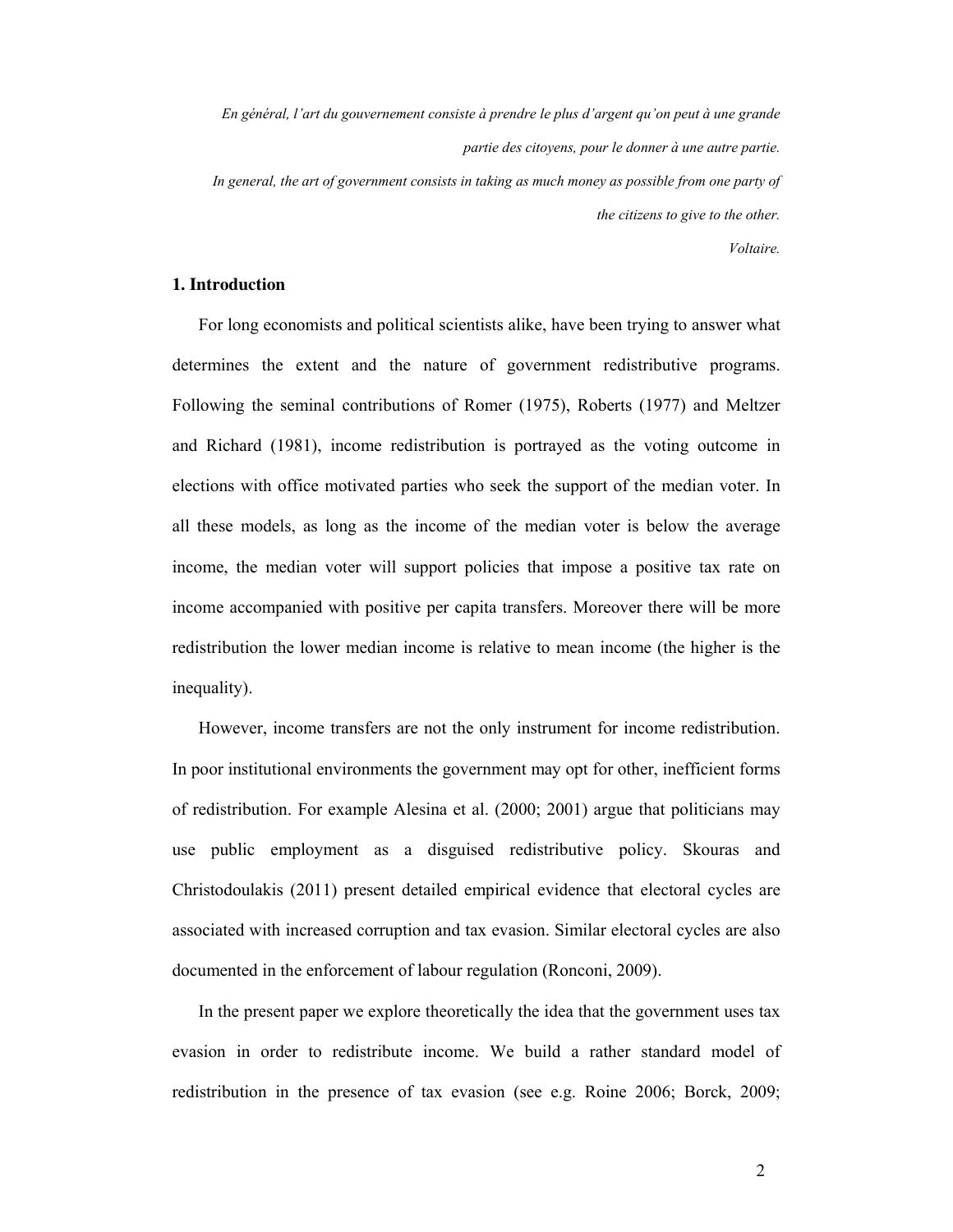Traxler, 2009) where all individuals are assumed to receive a per capita transfer by the government, whereas only a share of the population pays taxes and the other are able to evade them by incurring a fixed cost. This assumption guarantees that (i) richer individuals are evading, whereas poor people pay taxes and most importantly (ii) tax evaders are the net recipients of government redistribution. In this setting, preferences are not necessarily single- peaked nor satisfy the single crossing property (Borck, 2009; Traxler, 2009). Therefore, the "identity" of the decisive voter may be unknown (and changing) and median voter theorem may not hold. In order to address this issue we assume that voting over the tax rate is probabilistic and this allows us to derive the political equilibrium level of taxation.

Under these assumptions (i.e., tax evasion by the rich and probabilistic voting) our model produces a number of interesting results. First, our model predicts that the equilibrium tax rate may be above the revenue maximizing tax rate. The economy therefore operates on the negatively slopped part of a Laffer (type) curve.<sup>1</sup> This is because, in our model, an increase in the tax rate, apart from raising revenues to finance spending, also increases the number of tax evaders. Hence the office motivated parties propose a higher tax- than the one maximizing revenues- in order to increase the welfare of those individuals that marginally choose to evade taxes when facing a higher tax rate. Then the government uses tax evasion as a means of redistributing income to tax evading individuals which in turns increases the probability of winning the elections.

 $\overline{a}$ 

 $<sup>1</sup>$  In principle, the theoretical justification for a Laffer curve, rests on the changes in factor supplies due</sup> to changes on the tax rate. Laffer's (1986) original argument suggested that when tax rates become higher agents withdraw from the labor market. Alternatively agents may withdraw from the labor force and enter the black market (Heijman and van Ophem, 2005) or disclose their income from the tax authorities (Sanyal et al., 2000). In both cases a non- monotonic relationship between tax rates and revenues is expected, thus we refer to it as a Laffer curve effect.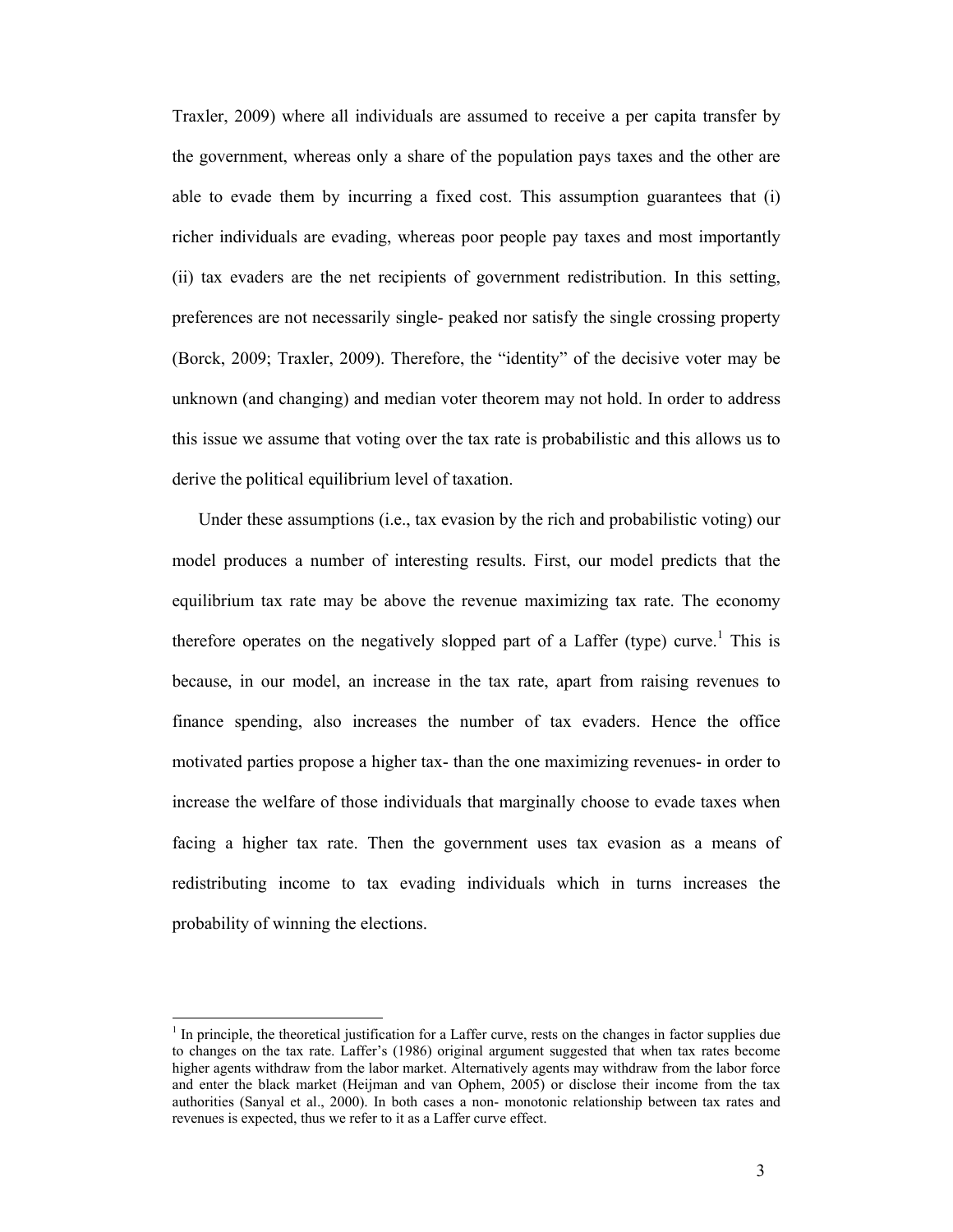Second, we show that there can be a non linear relationship between inequality and redistribution. In this respect the two papers more closely related to ours are Rodriguez (2004) and De Freitas (2012). In the former a higher inequality is associated with higher rent seeking activities for tax exemptions, which ultimately leads voters to demand lower tax rates so as to mitigate the rent seeking activities. On the other hand, in De Freitas (2012) an increase in inequality is associated with an increase in informal sector activities, which erodes the tax base and may lead to lower redistribution. In our model, the driving force behind this non- linear effect is government's ability to raise voter's welfare by increasing tax evasion. When inequality increases, less individuals are at the end of the income distribution, which ceteris paribus implies a decline in the share of evaders. Therefore the ability of the government to use tax evasion as a means of redistribution is deteriorated. In this case it is optimal for the government to reduce the tax rate. If the economy operates on the positively (resp. negatively) sloped side of the Laffer curve this leads to lower (resp. higher) spending. For some parameter values of inequality this effect dominates the standard redistribution effect (Meltzer and Richard, 1981), which ultimately generates the non-linear relationship in our model.

Our findings are consistent with a number of recent papers (Roine, 2006; Borck, 2009; Traxler, 2009; Traxler, 2012) which show that in the presence of tax evasion, the tax system may be less redistributive than if everyone reported truthfully. Moreover if the tax evasion technology is such that the rich evade more than the poor, these models predict redistribution from the middle class towards both the poor and the rich. In addition our results are in accordance with a number of empirical papers that either fail to provide a robust relationship or find a negative association between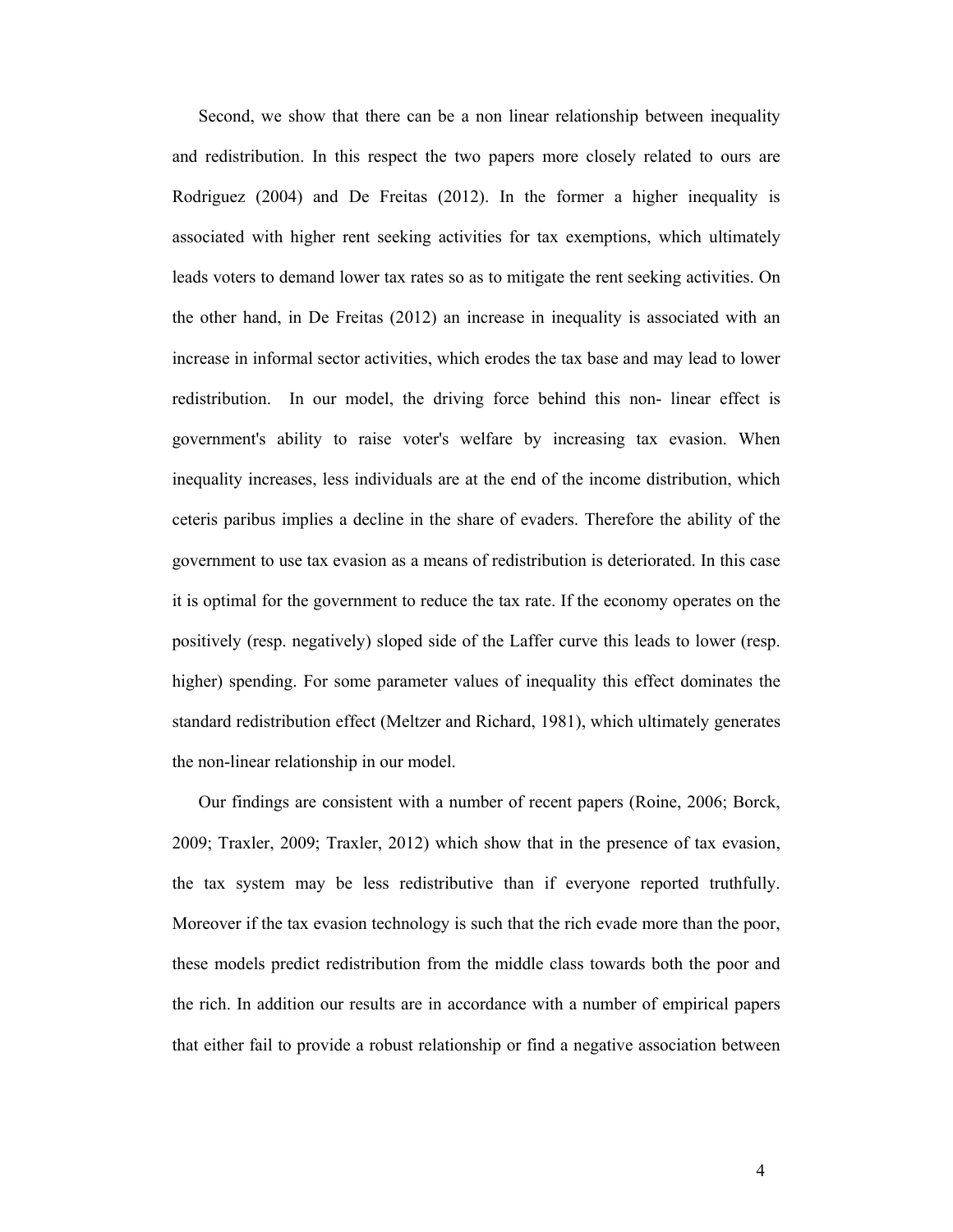income inequality and redistribution (Perotti, 1996; Rodriguez, 1999; Bassett et al., 1999; Moene and Wallerstein, 2003).

 Finally according to our results, the equilibrium tax rate is more likely to be greater than the revenue maximizing one, in economies characterized by greater equality. This is because at high levels of equality, political parties may gain more votes by redistributing income through tax evasion. This latter result is consistent with the fact that countries with low income inequality are more likely to end up in the negatively sloped side of the Laffer curve (see from example Trabandt and Uhlig,  $2011; 2012$ <sup>2</sup>

The rest of the paper is organized as follows. Section 2 presents the basic model and shows how individuals choose whether to evade or not, as well as the effects of tax evasion on the level of revenues. In Section 3, we explain how the political equilibrium is determined and derive the equilibrium conditions. In Section 4, the comparative statics of the endogenous variables with respect to changes in inequality are presented. As the results are in general ambiguous, we present the results of our numerical analysis. Finally Section 5 concludes.

#### **2. The model**

 $\overline{\phantom{a}}$ 

Consider an economy populated by a fixed number of risk neutral individuals,  $N<sup>3</sup>$ Individuals differ in their income endowment, with  $e_i$  standing for household's  $i$ income. We assume that there is a continuum of individuals,  $i \in [0,1]$ , and that their

 $2^2$ For example Tradanbt and Uhlig (2011) find that from the sample of OECD countires only Denmark and Sweden- both having very low pre-tax and transfers gini coefficients- are on the negatively slopped side of the Laffer curve.

 $3$  A more elaborate model would include risk averse individuals and endogenous labor supply. These features however add further non- linearities in the first order conditions, making the comparative statics intractable and causing the model to break down for a wide range of parameter values. Thus for the sake of clarity and keeping in line with the models of Roine (2006) and Borck (2009) we assume risk neutrality and exogenous income.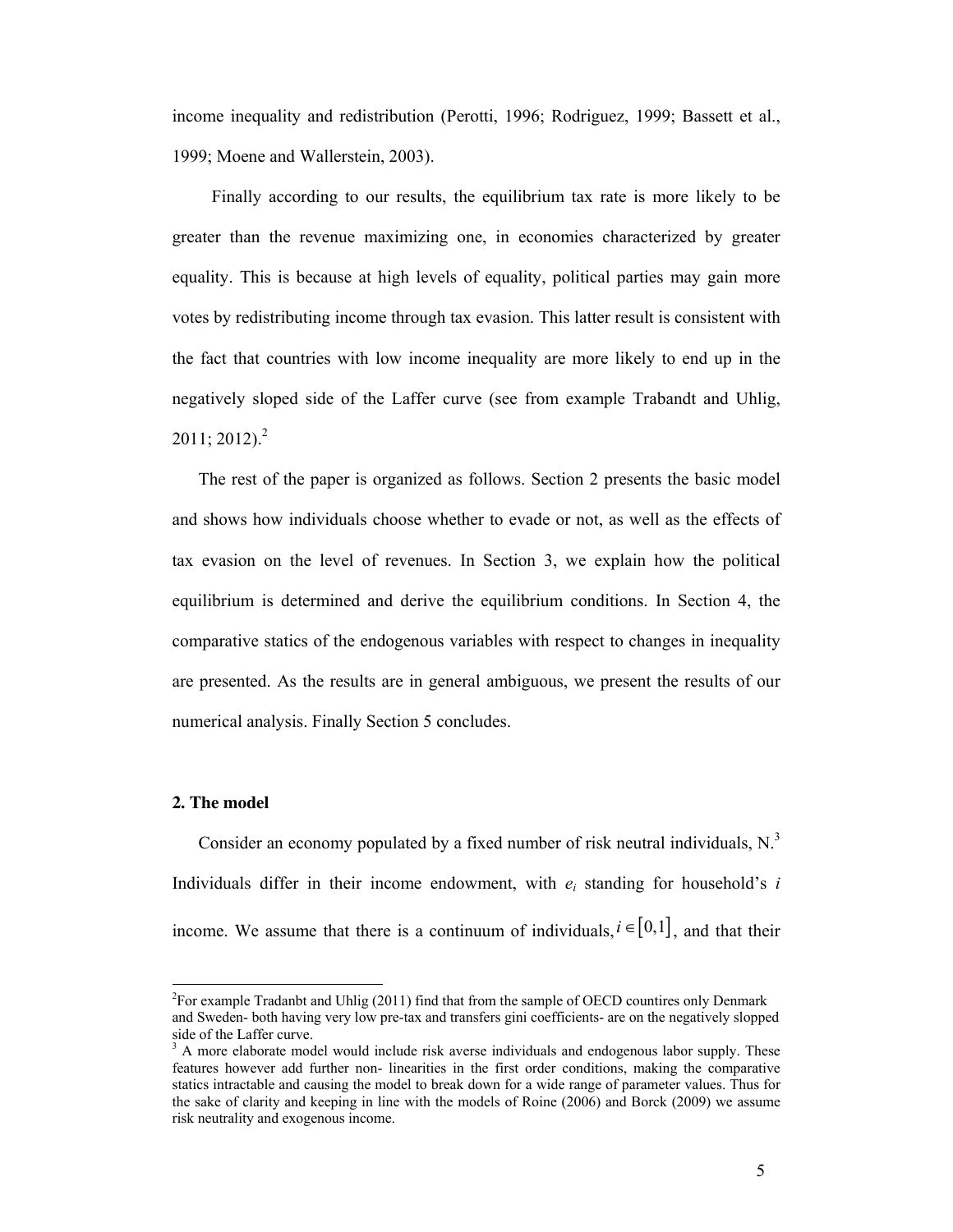income endowment is distributed according to a Pareto Probability Distribution Function (PDF).

$$
f(e) = a \frac{b^a}{e^{a+1}}, \text{ with } a > 1
$$

Parameter *b* stands for the lowest income in the population, and parameter *a* determines the shape of the distribution- with higher values of *a* implying greater equality. The Pareto distribution, in addition to being easy to work with, is a relatively good approximation of actual income distributions. Empirical estimates of the value of *a* range between 1.5 and 3.0 (see, Creedy  $(1977)$ ).<sup>4</sup> The mean of the Pareto distribution is equal to

$$
\mu = \frac{ab}{a-1}
$$

The government levies a proportional tax on income, at a tax rate *t*, in order to finance per capita income transfers *g*. Therefore, the government redistributes income by taxing proportionally individual income and paying a fixed amount *g* to each *i*, irrespective of their income (reported or true). As we allow individuals to evade taxes, the net beneficiaries of government spending are those that their tax payment based on their reported income is below the per capita transfers. As long as the distribution of reported incomes is different from the distribution of true incomes, redistribution does not necessarily take place from the rich to poor.

Following Roine (2006) we assume that individuals may conceal a part *ψ* of their income from the tax authorities. This is achieved by incurring a fixed cost equal to *θ*. However, there is a fixed probability  $\pi$  that evaders will be audited and their income will be revealed. In this case this they pay a fine proportional to the total amount

<sup>&</sup>lt;sup>4</sup> These values correspond to a Gini coefficient in the range between 0.2 and 0.5.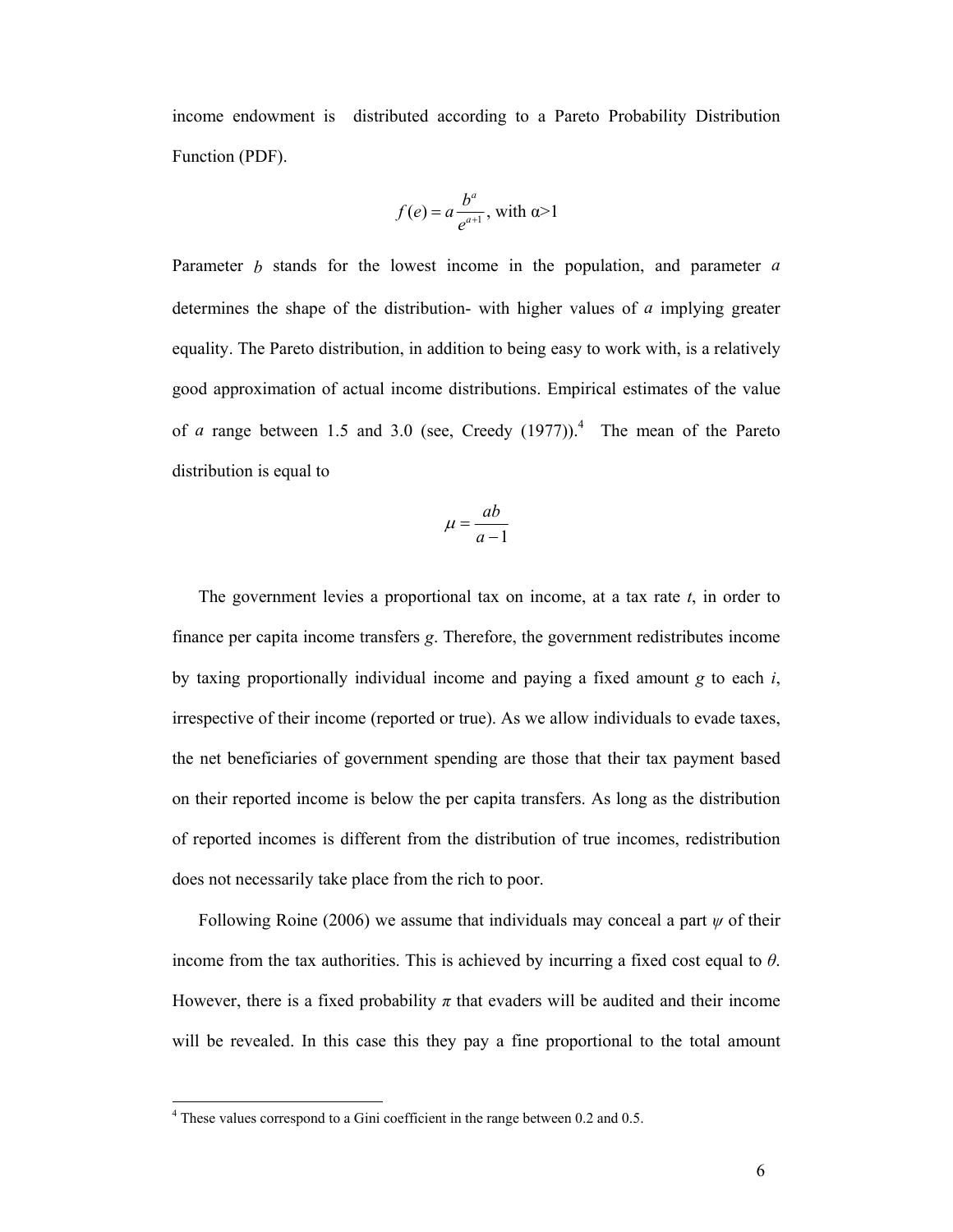evaded, given by *feit*, where *f>1*. With risk- neutral individuals, this is equivalent to assuming that by paying a fixed cost  $\theta$ , *i* can evade the payment of a share  $\psi(1-\pi)f$  of his tax payment. Hence, even though we model risky tax evasion, the assumption of risk- neutrality results to equivalent results to a model of legal tax avoidance.

## *2.1 Individual decisions*

Individuals in this economy face two decisions. A binary choice of whether they will evade or not and a political decision of how to vote for the tax rate and the consequent level of redistribution. The above imply that the utility of a tax evading individual *i* can be written as:

$$
U_i^E = e_i - (1 - \psi)e_i t - \theta - \pi f \psi e_i t + g \tag{1}
$$

whereas the utility of an individual which truthfully declares its income is

$$
U_i^{NE} = e_i(1-t) + g \tag{2}
$$

Then individual *i* will choose to evade taxes, if the utility derived under tax evasion is greater than the utility by honestly declaring its income, i.e. if is greater than , i.e.

$$
e_i > \frac{\theta}{\psi(1 - \pi f)t}
$$

Letting if *ε* denote the level of income for which it holds that

$$
\varepsilon = \frac{\theta}{\psi(1 - \pi f)t} \tag{3}
$$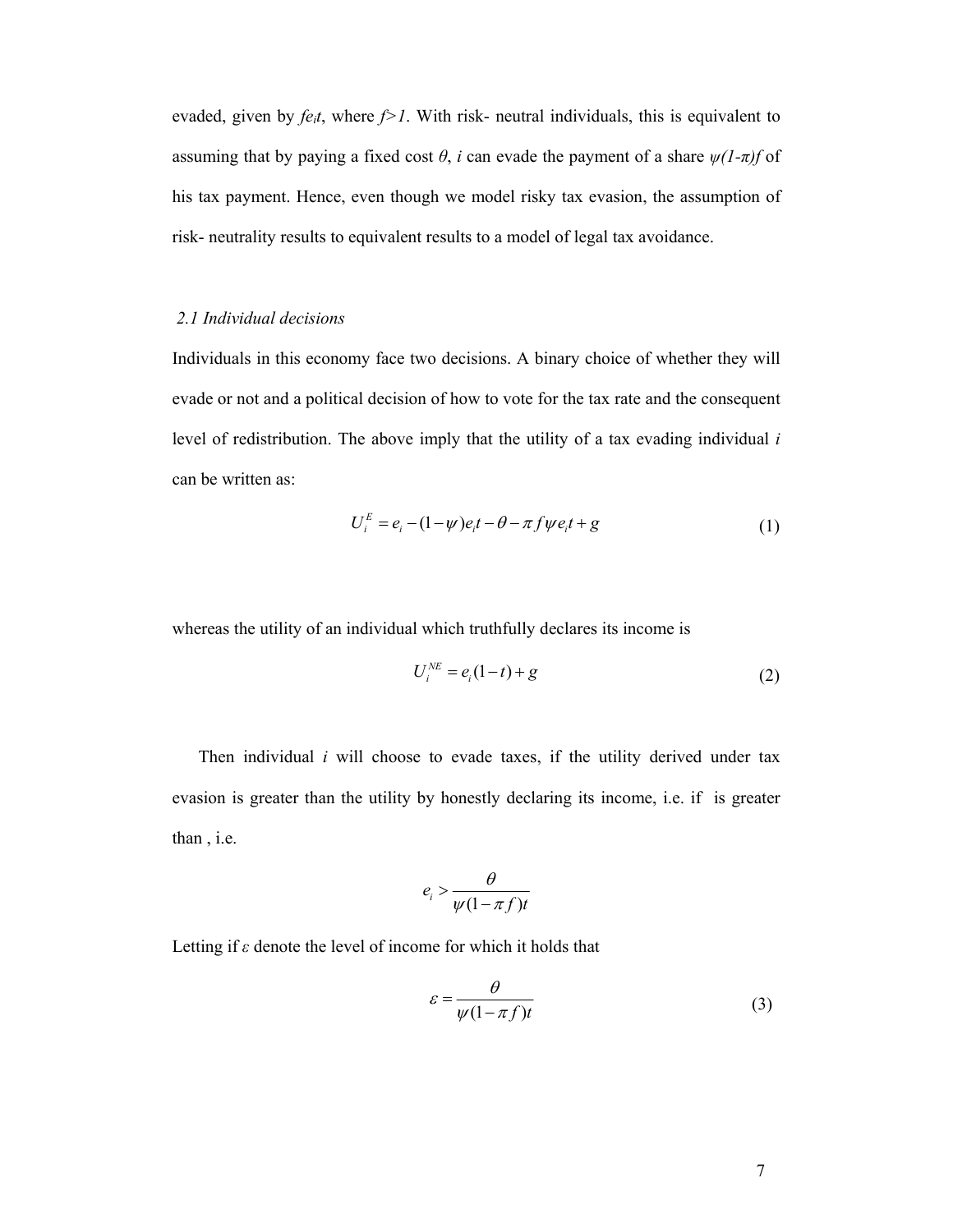it follows that only individuals with  $e_i \geq \varepsilon$  will choose to tax evade  $\psi$  part of their income, and individuals with  $e_i \leq \varepsilon$  will declare their full income and pay full taxes. In other words in the present model, the tax evading individuals are those top of the income distribution.<sup>5</sup>

 Equation reveals that ceteris- paribus, lower cost of tax evasion- i.e. lower *θ*-, or higher share of taxes evaded- i.e. higher *ψ(1-π)f*- results into a lower threshold income for tax evasions *ε* and consequently to more tax evasion. Moreover a higher tax rate *t* –which is endogenously determined in the political equilibrium- also results into a higher share of tax evaders in total population.

#### *2.2 Government*

The government receives income tax revenues and fines from those caught tax evading. We assume that it uses all these revenues in order to finance per capita transfers, *g*.

Then using the PDF of the Pareto distribution, the total tax receipts of the government are equal to:

$$
T = t\mu N - t\psi (1 - \pi f) N \int_{\varepsilon}^{\infty} e\left( a \frac{b^a}{e^{a+1}} \right) de \tag{4}
$$

Equation (4) states that total collected taxes are equal to total revenues in the absence of tax evasion (i.e.  $t\mu N$ ) minus the net (i.e. excluding fines) total amount evaded.

<sup>&</sup>lt;sup>5</sup> This is consistent with the empirical evidence; studies on the effect on tax evasion on income inequality show that the share of tax evasion is positively correlated with income (see for example Pashardes and Polycarpou, 2008; Matsaganis and Flevotomou, 2010). Moreover the results of the 1999 World Values Survey show that the share of respondents disagreeing with the statement "cheating on taxes if you have the chance is never justified" is greater for individuals at high than low income levels. For example, in Greece 69.9% of high income respondents disagreed with the statement (compared to the 57.4% for the low income respondents), whereas for Italy the corresponding figures were 48.2% and 40.2% and for the Japan 19.5% and 14% respectively.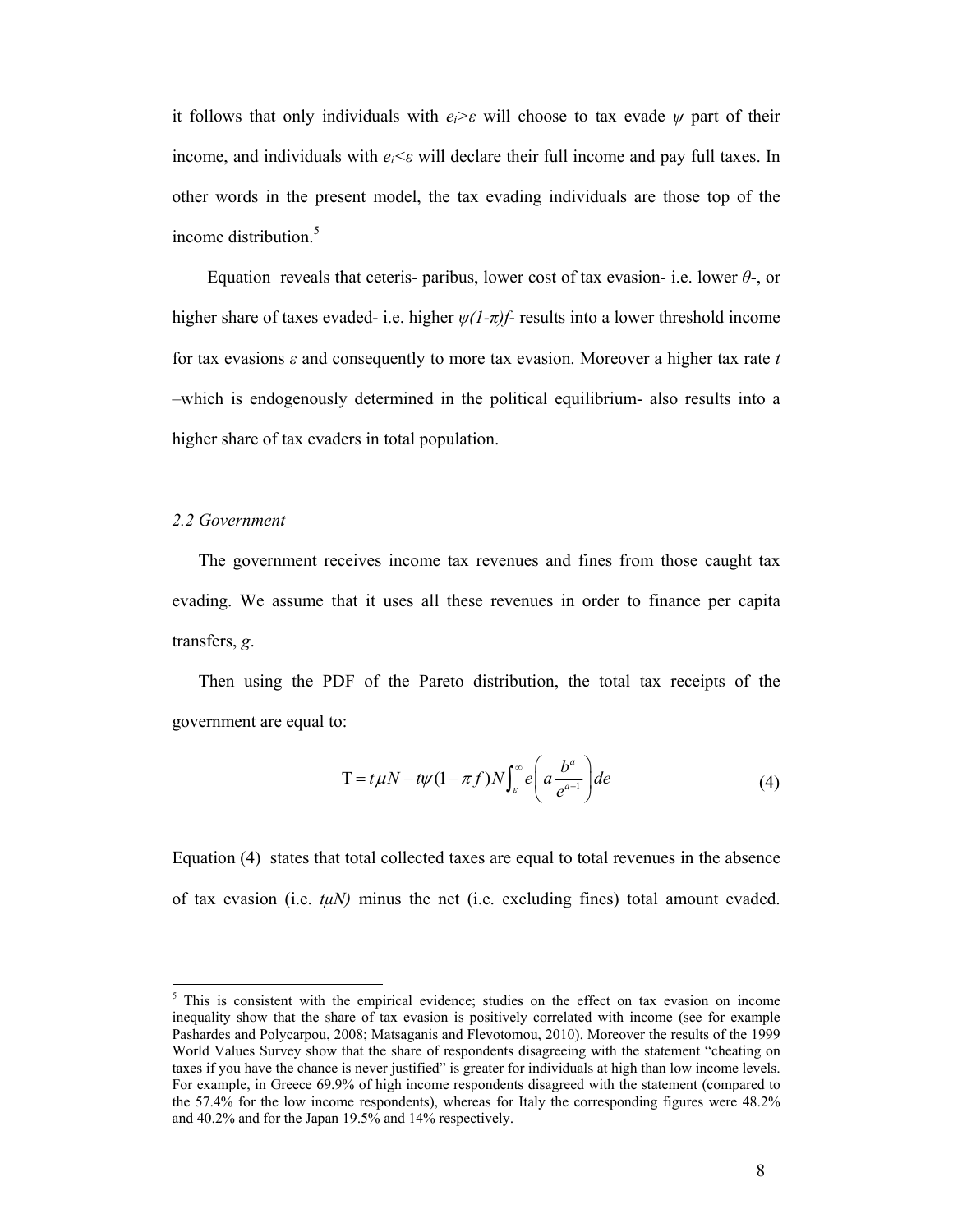According to (4) higher  $\theta$ ,  $\pi$  and f, i.e. higher cost of tax evasion, higher probability of detection and higher penalty are associated with higher revenue.

 The above equation, presents a Laffer- type relationship between the tax rate and total government revenues. Typically the Laffer curve represents a non- linear effect between the tax rate and total revenues due to changes in factor supplies (see for example Minford and Ashton, 1991). Here the non- linear effect is derived from the incentives for tax evasion: increases on *t*, changes the level of income for which the individual is indifferent between evading and truthfully declaring its income, i.e. *ε*, inducing an increase in tax evading individuals (see also Sanyal et al., 2000). In other words a higher tax increases the share of individuals for which tax evasion has a positive net benefit. Thus the overall effect of a change in *t* is ambiguous: on the hand a higher *t* results into higher revenues, by increasing the share of taxes received, whereas on the other hand a higher *t* reduces declared income, reducing overall revenues.

Given the setup of our model, equation is concave in *t*. We can therefore derive a unique revenue maximizing tax rate, by simply differentiating with respect to *t*

$$
t^{\max} = \frac{\theta}{b} \psi^{\frac{a}{1-a}} (1 - \pi f)^{\frac{a}{1-a}} a^{\frac{1}{1-a}}
$$
 (5)

As all tax revenues are used to finance per capita transfers *g*, the government budget constraint can be written as:

$$
g = t\mu - t^a \psi^a (1 - \pi f)^a \frac{ab^a}{(a - 1)} \theta^{1 - a}
$$
 (6)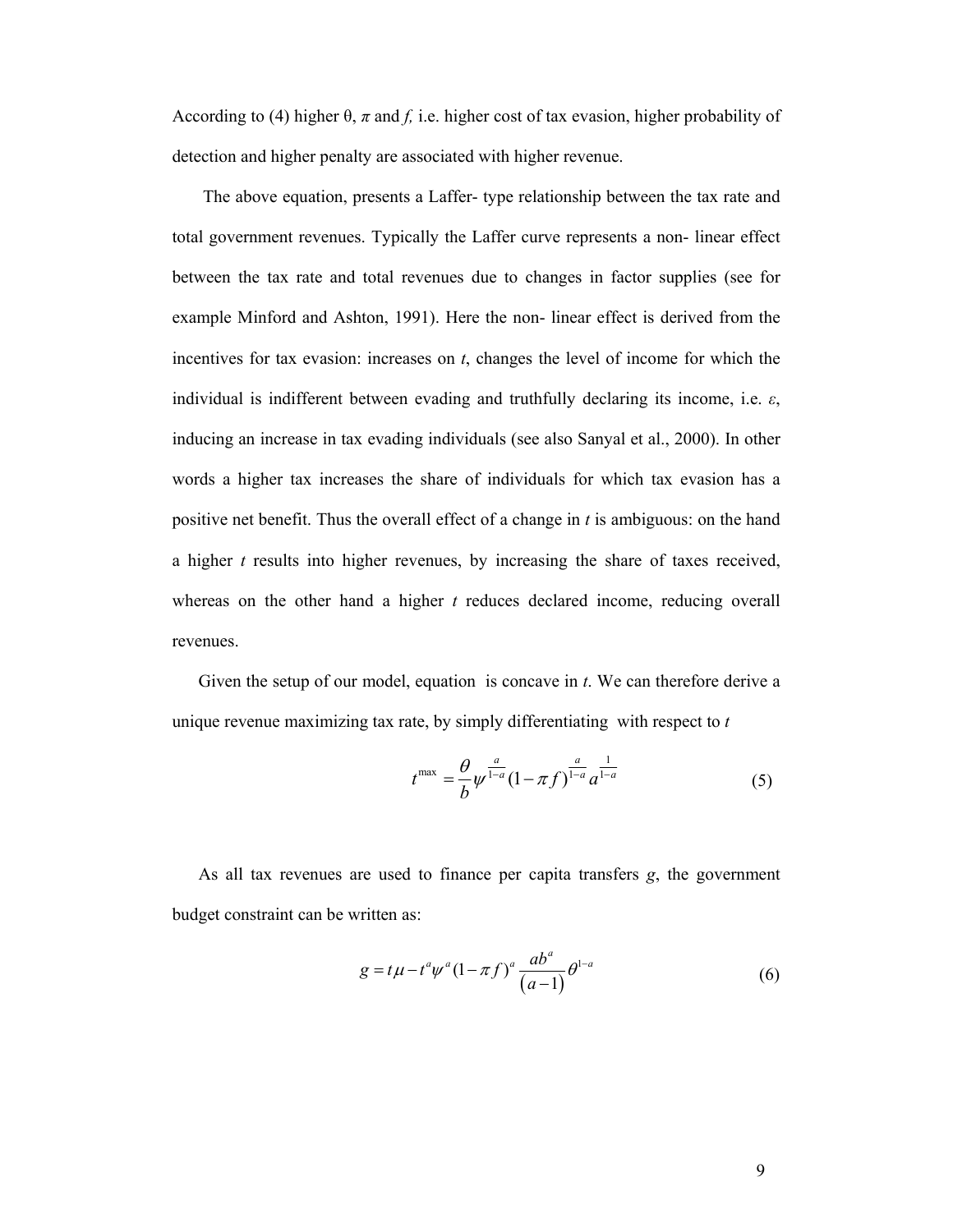#### **3. Political equilibrium**

 $\overline{1}$ 

In the above general setting, preferences are not in general single- peaked nor satisfy the single crossing property. The rationale for this is as follows: consider an individual with income above the average. As long as the tax rate (*t*) is so low that the individual does not evade, his utility is an decreasing function of *t.* This is because individual's tax payment is larger than the per capita transfers he receives. Thus, he votes against higher taxes. However as *t* rises, there exists a threshold above which the individual chooses to evade taxes. For *t* above that threshold, utility is increasing in *t*, due to the fact that the individual is a net beneficiary of government spending (and as long as  $t \le t^{max}$ ). This is because the individual no longer pay taxes whereas at the same time receives positive per capita transfers. In this case, he votes for higher taxation.

When preferences are not single- peaked nor satisfy the single crossing property the "identity" of the decisive voter may be unknown (and changing) and median voter theorem does not hold.<sup>6</sup> To overcome this problem, we assume that taxes are chosen though probabilistic voting.<sup>7</sup> The political mechanism works as follows: before any individual choices are made (i.e. before individuals choose whether to tax evade or not), there is voting among the population about the level of *t* and *g*. In these elections, two political parties compete over winning the elections, by proposing a tax rate *t*. Then the level of *g* follows directly from equation (6). After the elections the winning party (government) implements the proposed policy.

 $6$  In order to obtain political equilibrium, a number of solutions has been provided, for example Roine (2006) develops a numerical method which allows him to explore the political equilibria and Borck (2009) proceeds by complete characterization of the voting outcomes.

<sup>7</sup> Probabilistic voting has been used extensively when the median voter thereom does not hold. For example De La Croix and Doepke (2009) use a probabilistic voting equilibrium when preferences are not single peaked nor satisfy the single crossing property, whereas Lin et al. (1999) and Adams (1999) assume probabilistic vote in a multi-party model of electoral competition.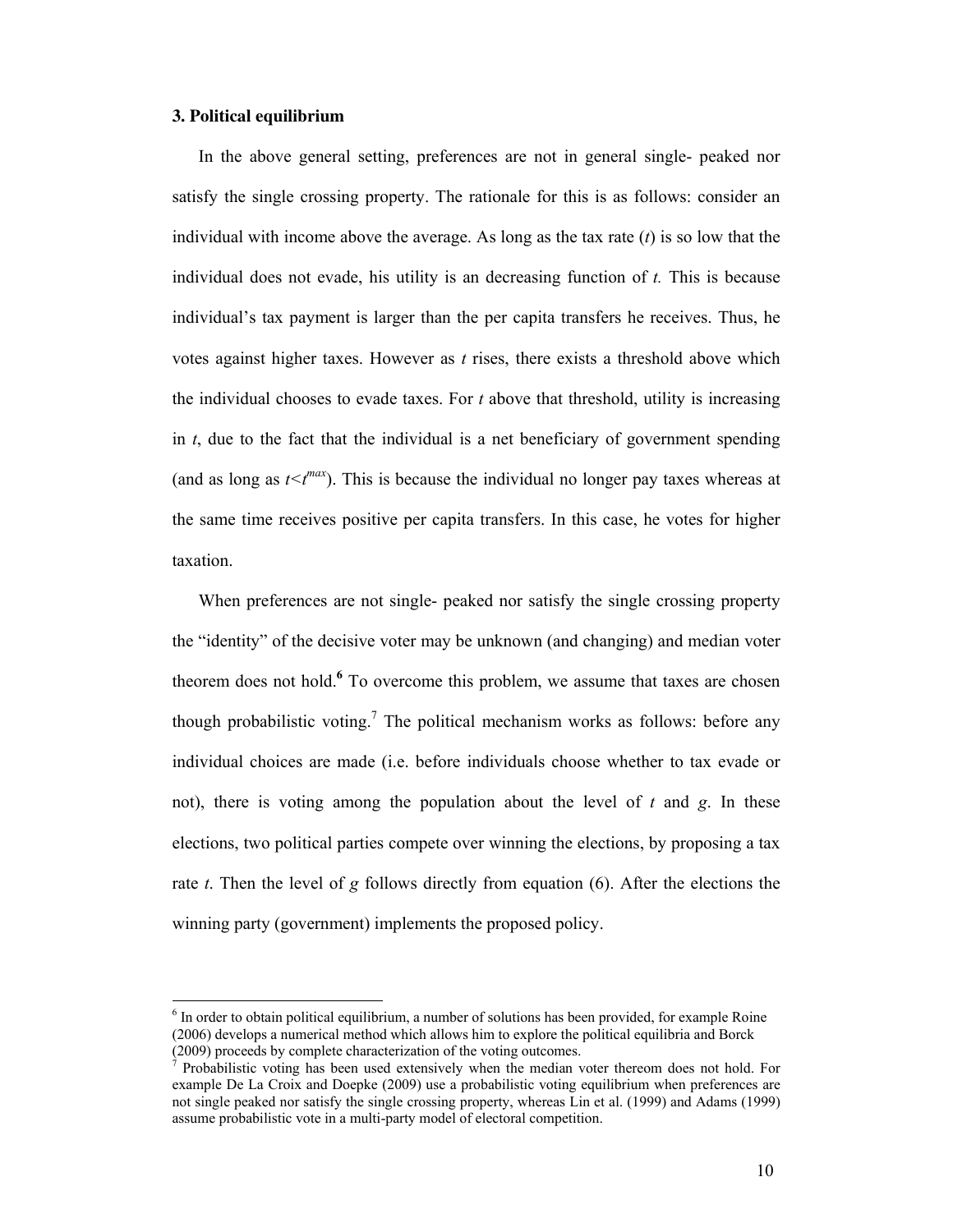We assume that each individual votes with a positive, but not necessarily equal to 1, probability the party's proposal that gives him the highest utility.<sup>8</sup> Under probabilistic voting each party seeks to maximize its expected vote share given the expected vote share of the other party. The maximization problem of each party implements the maximum of the following weighted Benthamite social welfare function (Muller, 2003, p. 253- 259):

$$
W = k \int_b^{\varepsilon} \left[ e_i (1-t) + g \right] \frac{ab^a}{e_i^{a+1}} \, de + \int_{\varepsilon}^{\infty} \left[ \left[ e_i (1-t) - \theta - \psi (1 - \pi f) e_i t \right] + g \right] \frac{ab^a}{e_i^{a+1}} \, de \tag{7}
$$

where  $k$  is the relative weight of the non- evaders in the utility of the government.<sup>9</sup> Maximizing subject to the government budget constraint , with respect to *t*, yields the following first order condition

$$
t^{-1}\theta + \frac{(1+a)b}{a-1}(1-k) - 2\frac{b^at^{a-1}}{a-1}\psi^a(1-\pi f)^a\theta^{1-a} + (1-k)\frac{\theta}{\psi(1-\pi f)t^2} + \frac{(a-2)\theta[\psi\pi f(1-k) - (1-\psi-k\psi)]}{(a-1)\psi(1-\pi f)t} = 0
$$
\n(8)

The solution to equation (8) gives the equilibrium tax rate, denoted as *t\**. Then equation (6) can be directly used to determine *g.* 

<sup>&</sup>lt;sup>8</sup> The idea behind probabilistic voting is that voters care about non- observable variables to the policy choices, like ideology, voter turnout, character of the candidates, influence of campaign advertising etc. (see Coughlin, 1992; Hinich and Munger, 1997, p.171- 177).

In the numerical results that follow we assume that  $k < 1$ . This is necessary for a well defined solution that satisfies the second order conditions of the problem. This implies that the government places greater weight on the utility of the tax evaders, which however may be in equilibrium the majority of the population.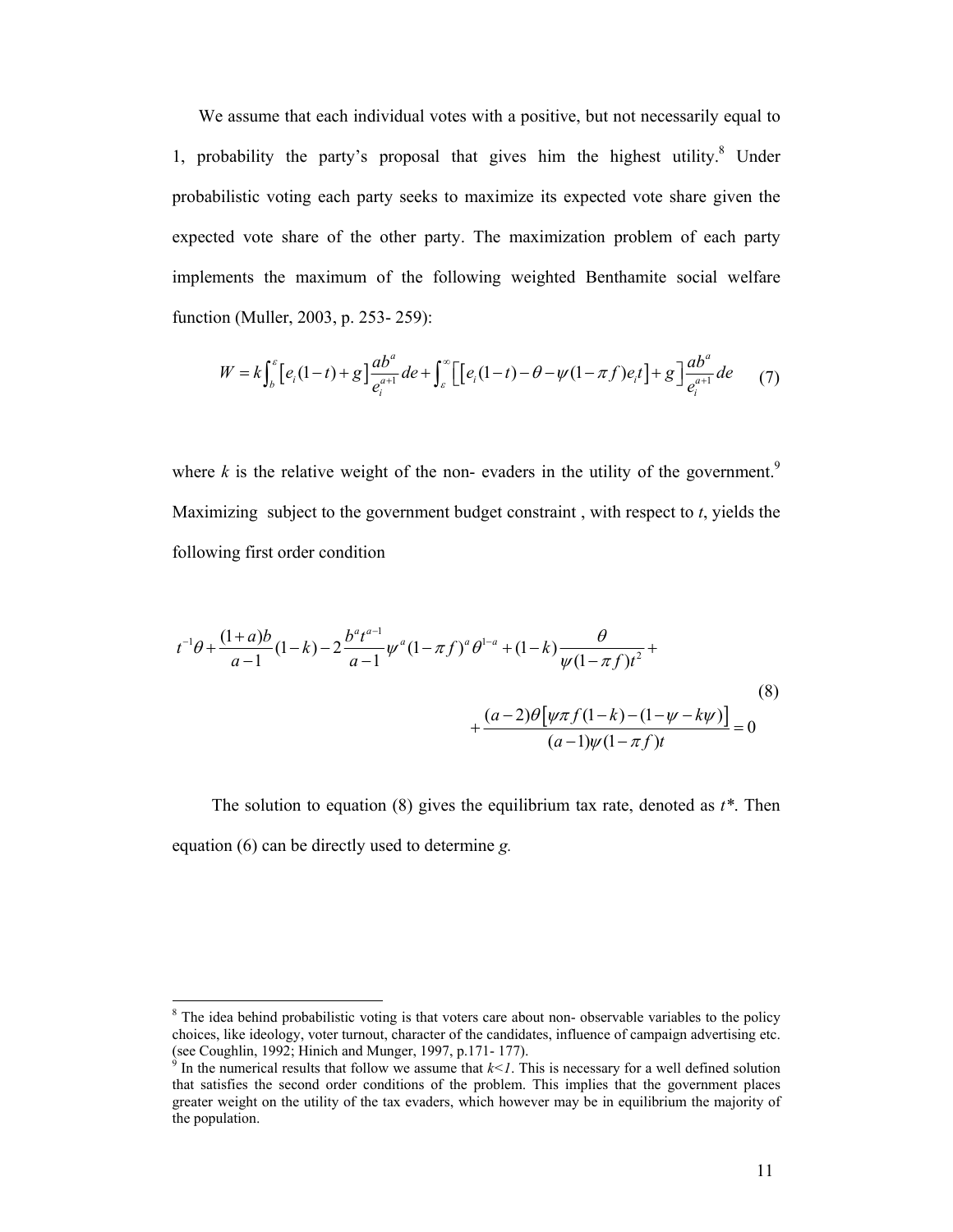#### **4. Results**

#### *4.1 The effect of inequality*

As can be easily verified, equation (8) cannot be solved analytically for *t\**, however it can be used to derive the comparative statics effect of changes in the (in)equality parameter *a*. Total differentiating (8), and solving it, yields, after some simplifications:

$$
\frac{dt}{da} = \frac{\hat{t}\left[-2(1-k)b + \hat{\varepsilon}\left[\psi\pi f(1-k) - (1-\psi-k\psi)\right] + 2\frac{\theta}{\hat{t}}\left(\frac{b}{\hat{\varepsilon}}\right)^{a}\left[\log\left(\frac{b}{\hat{\varepsilon}}\right) - (a-1)^{-1}\right]\right]}{\frac{(a-1)}{\hat{t}}\left[-\theta - 2\theta\left(\frac{b}{\hat{\varepsilon}}\right)^{a} - 2(1-k)\hat{\varepsilon}\right] - (a-2)\hat{\varepsilon}\left[\psi\pi f(1-k) - (1-\psi-k\psi)\right]} \tag{9}
$$

where hats above variables indicate the underlying equilibrium values of *t* and *ε*. From the second order conditions of the maximization problem, the denominator of (9) is negative. However the numerator of (9) can be either positive or negative depending on the underlying parameter values. In what follows we try to numerically determine the relationship between  $\alpha$  and  $t$ , and to give the intuition behind our main result.

Since our interest lies on the effects of a—ceteris paribus—change in inequality, and changes in *a* affect the average ability (and income) in the economy, in the following figures we depict the relationship between inequality and the variables of interest for a given level of average ability (by changing the underlying value of b). Following the empirical estimates of Creedy (1977) we assumed that *a* takes values between *1.5* and *3.0*. The rest of the parameter values used in the following figures are  $f=1.2$ ,  $\pi=0.05$ ,  $k=0.85$ ,  $\mu=0.3$ ,  $\psi=0.75$ . These values guarantee that the second order conditions of the maximization problem are satisfied, all endogenous variables of the model satisfy the underlying non- negativity constraints and that the equilibrium share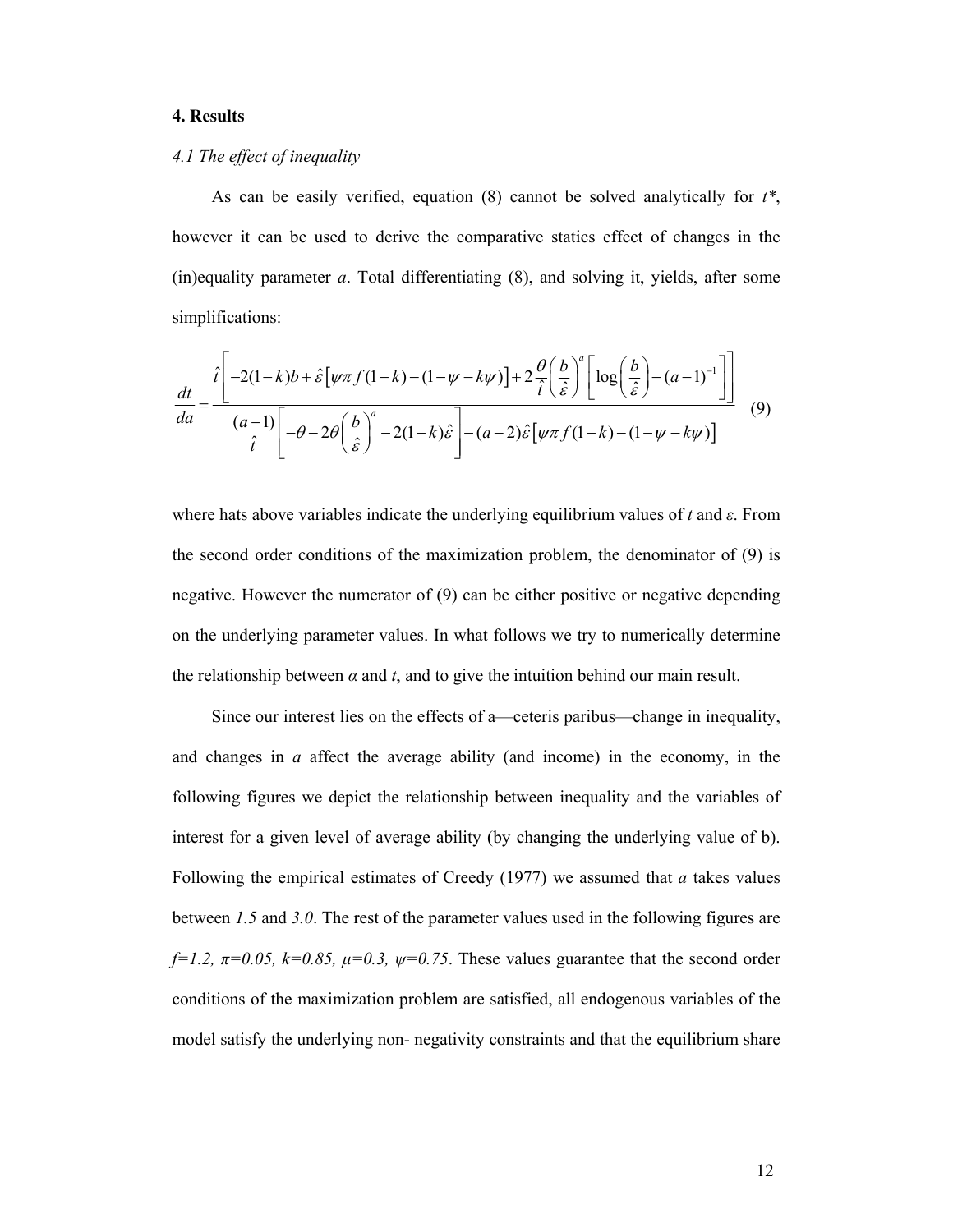of tax evading households takes on realistic values (i.e. undeclared income up to around 50%, as in Schneider,  $2005$ ).<sup>10</sup>

The following figure depicts the relationship between *a* and the equilibrium tax rate  $t^*$  for  $\theta$ =0.05 and  $\theta$ =0.04. Moreover in each diagram we also depict revenue maximizing tax rate, denoted  $t^{max}$  and the per capita transfer *g* as a share of average income  $\mu$  as these are crucial for understanding the intuition behind the underlying relationship between *a* and *t\** 



**Figure 1: Relationship between** *t* **and** *a***, for**  $\theta = 0.05$  **and**  $\theta = 0.04$ 

Our results can be summarized along the following lines. Firstly, the effect of a change in *a* on the per capita transfers (*g)* is non- linear. However, for a wide range of values for  $\alpha$  (in the first diagram of Figure 1 for  $\alpha \leq 2.7$  and in the second diagram for  $\alpha$ <2.5) there is a negative association between income inequality and *g*. Therefore in the presence of tax evasion the standard positive relationship between income inequality and redistribution may be reversed.

The intuition behind the above relationship can be better understood using the properties of the probabilistic voting model. The political equilibrium is achieved when the marginal welfare of the two groups (evaders and non- evaders) is equalized

 $\ddot{\phantom{a}}$ 

<sup>&</sup>lt;sup>10</sup> See figure 2 below.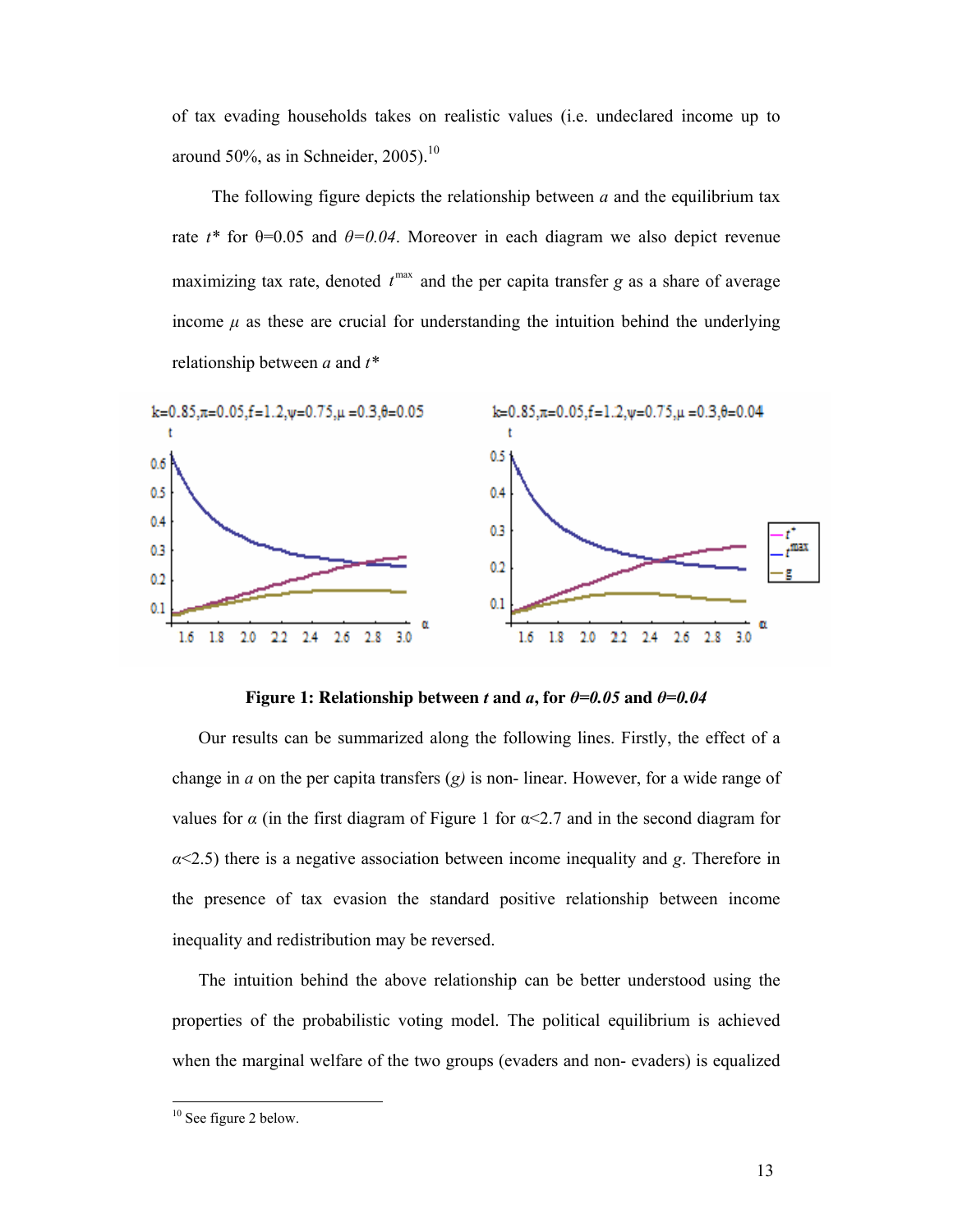(Mueller, 2003). Consider then an increase in *a*. Due to the Pareto distribution, for given *t*, higher *a* implies an increase in the share of the tax evading households (more individuals with income above *ε*) and thus the marginal utility of the evaders becomes greater than the marginal utility of the non –evaders. Redistribution through tax evasion becomes less costly for the political parties. Therefore in the new equilibrium, political parties propose a higher *t\** as this will increase the marginal welfare of the non- evaders and restore the equilibrium. When  $t^* < t^{\max}$ , the new equilibrium is reached by also lowering marginal welfare of evaders, whereas when  $t^* > t^{\max}$ , the marginal utility of the evaders is also increasing in  $t$  thus in the new equilibrium the marginal utility of the evaders is also higher.

#### *4.2 Equilibrium tax rate above the revenue maximizing tax rate*

Figure 1 also shed light to our main result. Specifically, there is a range of parameter values for which  $t^*$  is higher than  $t^{max}$ . In this case the government chooses a tax rate on the negatively sloped side of the Laffer curve, and increases in *t\** are associated with falling per capita transfers. As can be verified, this occurs for relatively large values of *α*. The rationale for this is as follows: taxation redistributes income by changing (i) net transfers and (ii) the share of tax evading individuals. The probabilistic voting mechanism ensures that political parties equalize the marginal benefits of a higher t on (i) and (ii). For low values of  $\alpha$ , parties increase the share of expected votes by redistributing between rich and poor. Whereas for high  $\alpha$  (i.e. higher equality) the gains in terms of expected votes, are achieved through expanding the number of tax evading individuals rather than from redistributing income to the existing net recipients. Thus when  $\alpha$  is high, parties propose a tax rate above the one that maximizes revenues.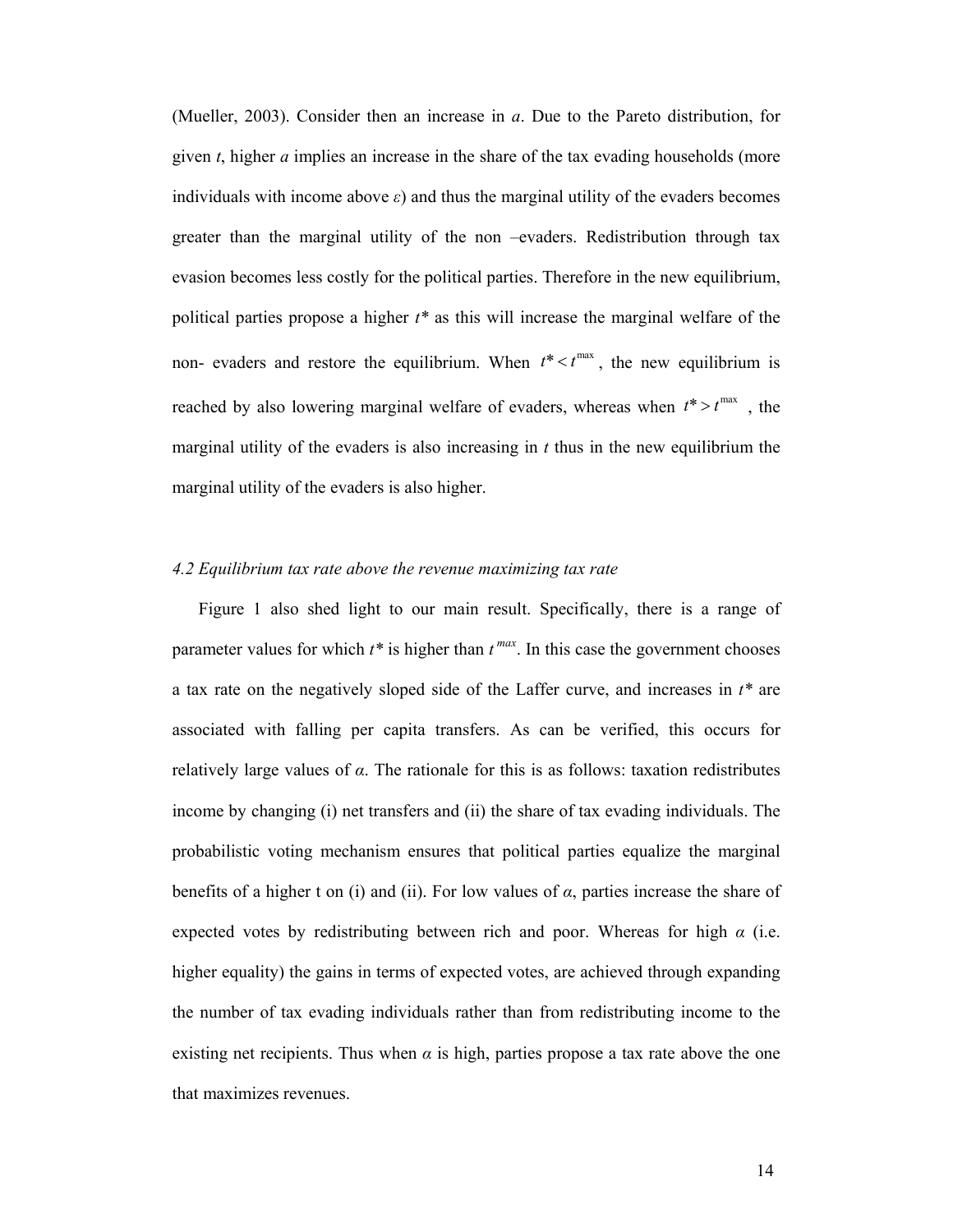The following figure presents the relationship between *a* and the share of evade income, for two levels of *θ.* 



**Figure 2: Relationship between evaded income and** *a***, for**  $\theta$ **=0.05 and**  $\theta$ **=0.04** 

When  $\theta$  is lower, political parties try to expand the number of expected votes by proposing a *t* that increases the number of tax evaders. This is consistent with the result in Figure 1, where it is clear when *θ* is smaller the range of values of *α*, over which  $t^*$  is greater.

#### **5. Conclusions**

Our findings suggest that in the presence of tax evasion, a government that cares enough for the tax evading population, may impose a greater tax rate than the one required to maximize revenue and that higher income inequality may be associated with lower redistribution. These results have important bearings both on a theoretical level as well as for policy recommendations. On the theoretical front, the present paper has shown that in the presence of tax evasion the relationship between inequality and government transfers may be reversed. Since the relevant empirical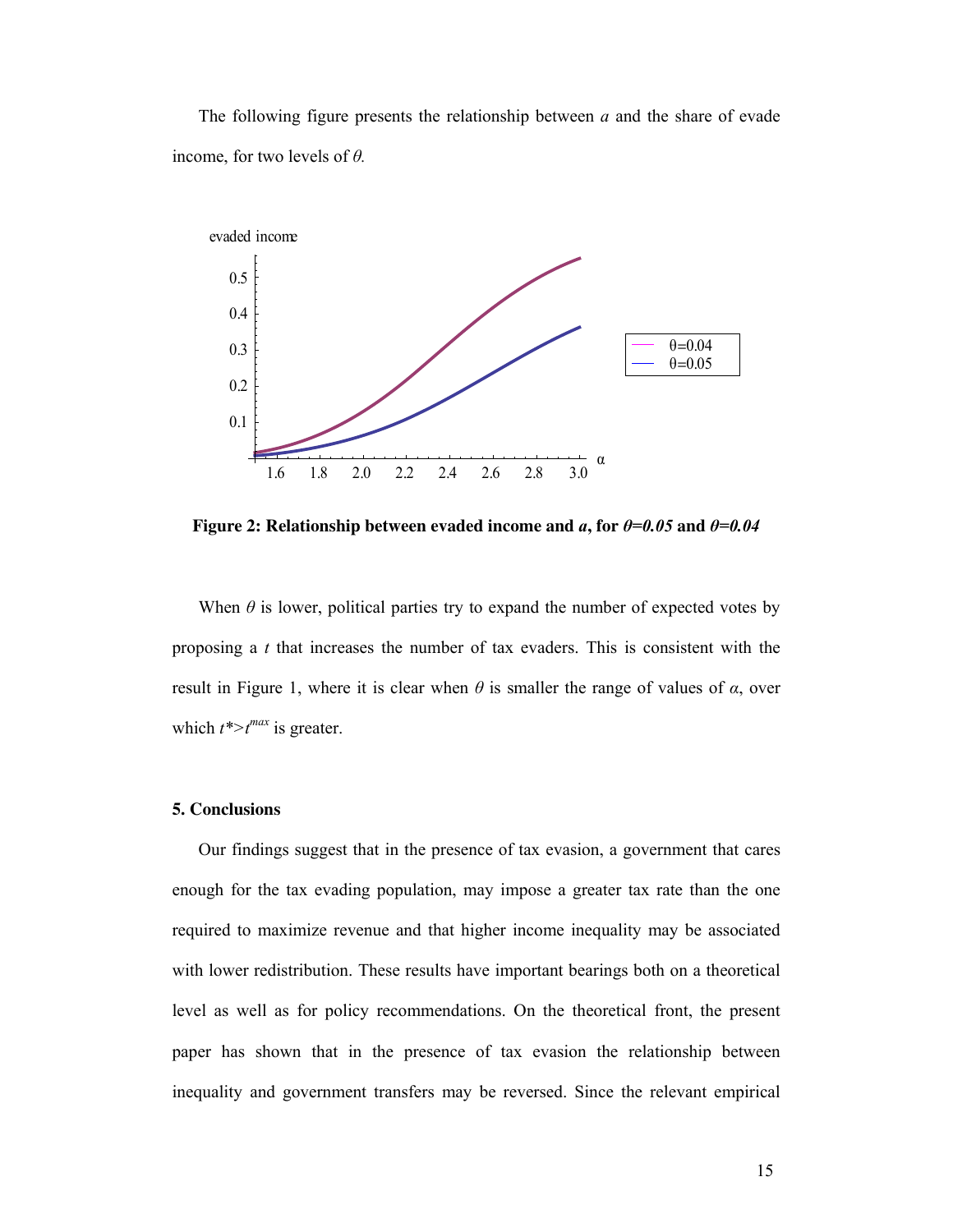literature on the relationship between inequality and redistribution does not take into account the role of institutions, our analysis may provide a potential explanation for the lack of clear cut empirical evidence (see e.g. Perotti,1996; Bassett et al.,1999; Rodriguez,1999). Moreover it provides a clear testable hypothesis for empirical research: inequality may positively affect redistribution only in countries with low tax evasion, shadow economy and corruption. For the rest of the countries the Meltzler and Richard (1981) effect may be the exact opposite.

The conclusions of the present analysis can also be generalized further. Here we have shown that the government (or to be more specific the political parties running for office) uses taxation in order to increase tax evasion- which increases the welfare of a specific segment of the electorate- as a means to increase their expected vote share. In a more general setting this implies that the degree of tax evasion is not necessarily an exogenous constraint for the government. Rather it may be used by the politicians in order to get re- elected. In the present setting this leads even to a tax rate higher than the revenue maximizing tax rate. More generally it implies that policies implemented may be highly inefficient.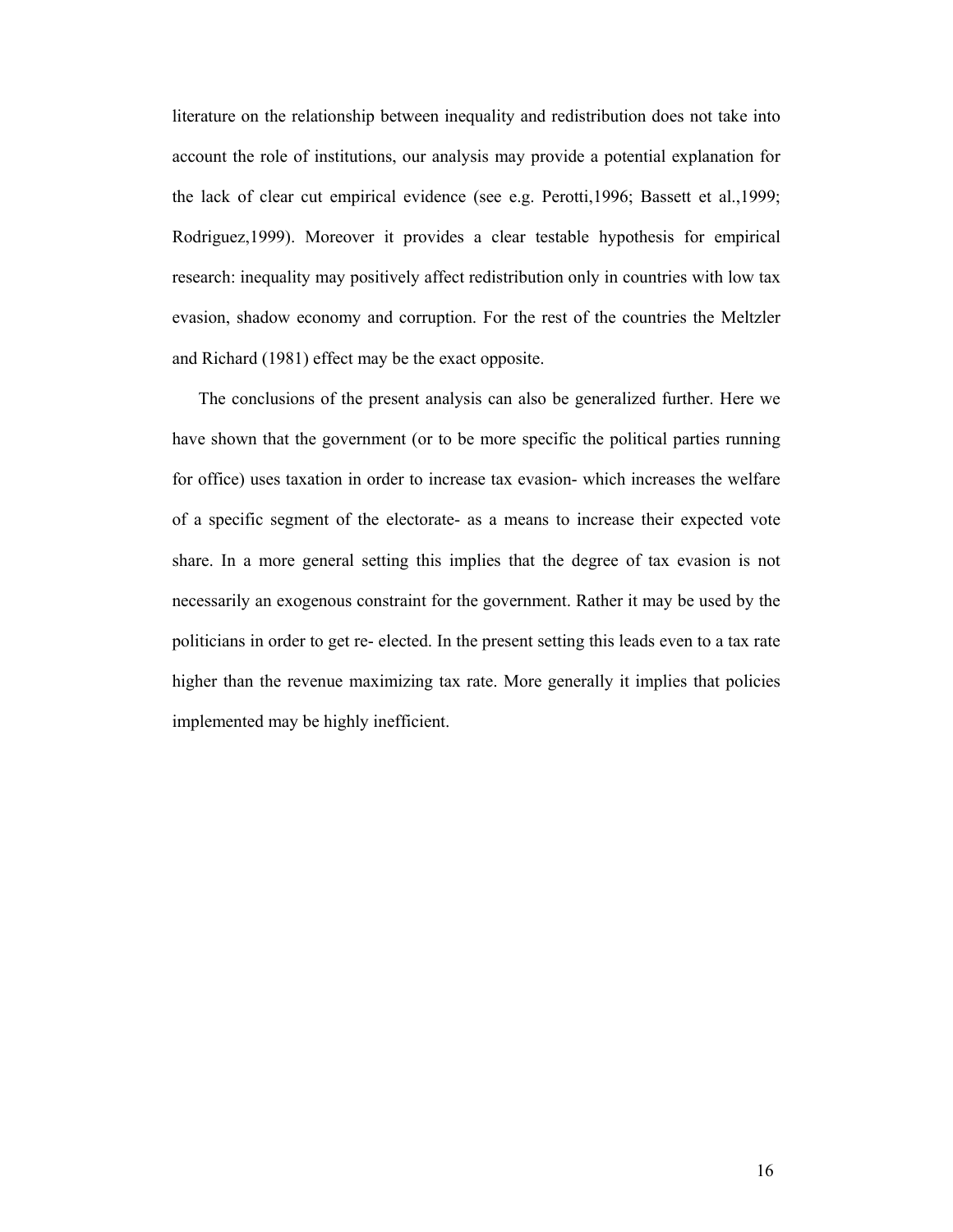#### **References**

- Adams, J. (1999). Multiparty spatial competition with probabilistic voting. *Public Choice* 99: 259-274.
- Alesina, A., Baqir, R. and Easterly, W. (2000). Redistributive public employment. *Journal of Urban Economics* 48: 219-241.
- Alesina, A., Danninger, S. and Rostagno, M. (2001). Redistribution through public employment: the case of Italy. *IMF Staff Papers* 48: 447- 473.
- Bassett, W., Burkett, J. and Putterman, L. (2003). Income distribution, government transfers, and the problem of unequal influence. *European Journal of Political Economy* 15:207–28.
- Besley, T. and Case, A. (2003). Political institutions and policy choices: evidence from the United States. *Journal of Economic Literature* 41: 7-73.
- Borck, R. (2007). Voting, inequality and redistribution. *Journal of Economic Surveys* 21: 90-109.
- Borck, R. (2009). Voting on redistribution with tax evasion. *Social Choice and Welfare* 32: 439-454.
- Coughlin, Peter J. (1992). *Probabilistic Voting Theory*. Cambridge: Cambridge University Press.
- Creedy, J. (1977). Pareto and the distribution of income. *Review of Income and Wealth* 23: 405–411.
- De Freitas, J. (2012). Inequality, the politics of redistribution and the tax mix. *Public Choice* 151: 611-630.
- De La Croix, D. and Doepke, M. (2009). To segregate or to integrate: education politics and democracy. *Review of Economic Studies* 76: 597-628.
- Heijman ,W.J.M. and van Ophem J.A.C. (2005). Willingness to pay tax: The Laffer curve revisited for 12 OECD countries. *Journal of Socio- Economics* 34: 714- 723.
- Hinich, M. and Munger, M.C.(1997). *Analytical Politics*. Cambridge:Cambridge University Press.
- Laffer, A.B. (1986). The Ellipse: an explanation of the Laffer curve in a two-factor model. In: Canton, V.A., Kadlec, C.W., Laffer, A.B. (Eds.), T*he Financial Analyst's Guide to Fiscal Policy*. Greenwood Press, New York, pp. 1–35.
- Lin, T., Enelow, J.M., Dorussen, H. (1999). Equilibrium in multicandidate probabilistic spatial voting. *Public Choice* 98: 59-82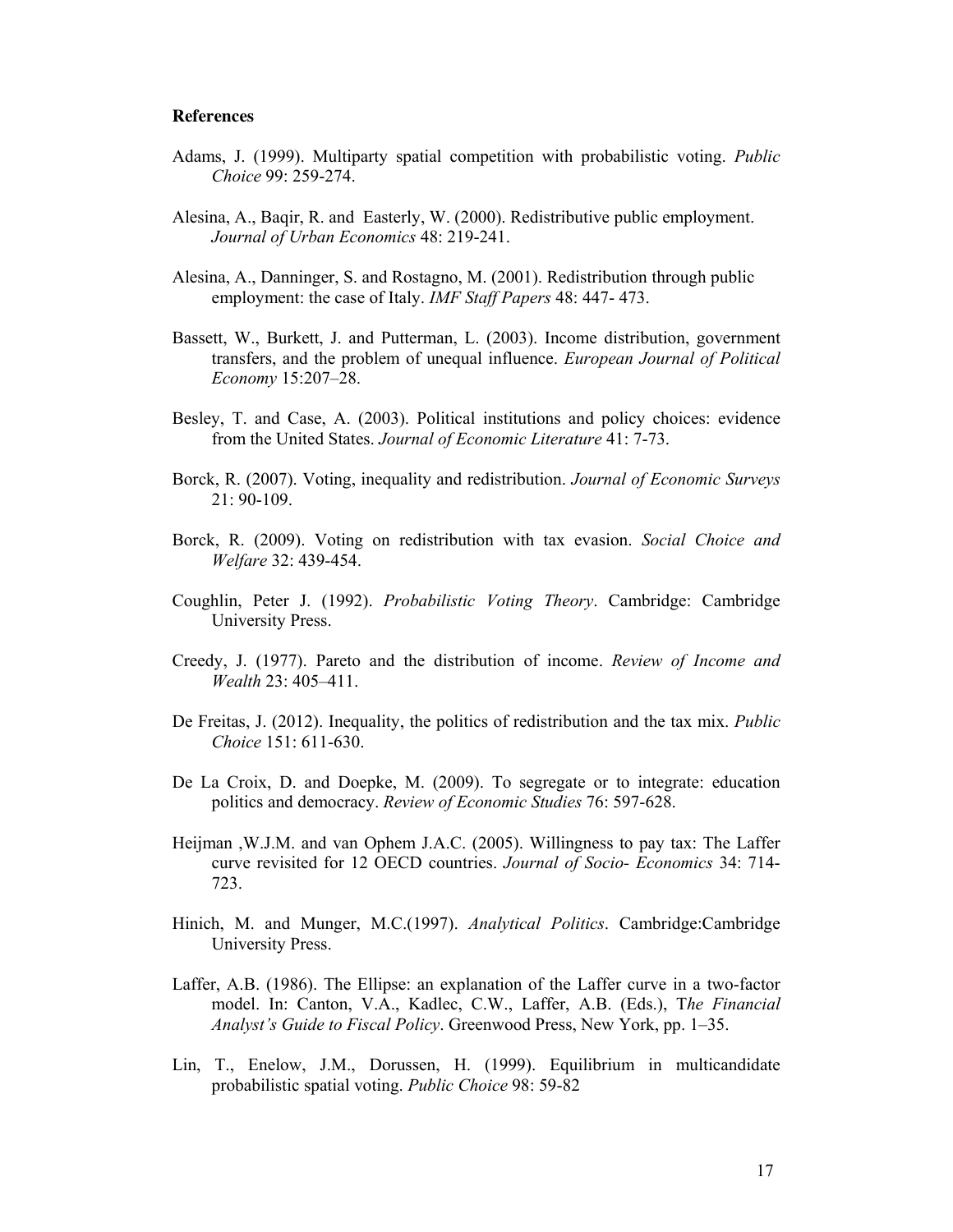- Matsaganis M. and Flevotomou M. (2010) *Distributional implications of tax evasion in Greece, GreeSE* Paper No31.
- Meltzer, A. and Richard, S. (1981). A rational theory of the size of government. *Journal of Political Economy* 89: 914–927.
- Minford, P. and Ashton, P. (1991). The poverty trap and the Laffer curve-What can the GHS tell us? *Oxford Economic Papers* 43: 245-79.
- Moene, K. O. and Wallerstein, M. (2003). Earnings inequality and welfare spending: a disaggregated analysis. *World Politics* 55: 485- 516.
- Mueller, D.C. (2003). *Public Choice III*. Cambridge: Cambridge University Press.
- Pashardes, P. and Polycarpou, A. (2008), 'Income tax evasion, inequality and poverty' *Cyprus Economic Policy Review* 2: 37-49.
- Perotti, R. (1996). Growth, income distribution, and democracy: what the data say. *Journal of Economic Growth* 1: 149-187.
- Roberts, K. W. S. (1977). Voting over income tax schedules. *Journal of Public Economics* 8: 329-340.
- Rodriguez, F. (1999). Does distributional skewness lead to redistribution? Evidence from the United States. *Economics and Politics* 11: 171-199.
- Rodriguez, F. (2004). Inequality, redistribution and rent- seeking. *Economics and Politics* 16: 287- 320.
- Roemer, J. E. (1998). Why the poor do not expropriate the rich: an old argument in new garb. *Journal of Public Economics* 70: 399-424.
- Roine, J. (2006). The political economics of not paying taxes. *Public Choice*126:107- 134.
- Ronconi, L. (2009). Enforecement and compliance with labor regulations. *Industrial and Labor Relations Review* 63: article 9.
- Sanyal, A., Gang, I. N. and Goswami, O. (2000). Corruption, tax evasion and the Laffer curve. *Public Choice* 105: 61-78.
- Schneider, F. (2005). Shadow economies around the world: what do we really know? *European Journal of Political Economy* 21: 598-642.
- Skouras, S. and Christodoulakis, N. (2011). Electoral misgovernance cycles: Evidence from wildfires and tax evasion in Greece and elsewhere. LSE, Hellenic Observatory, GreeSE Paper No 47.
- Trabandt, M. and Uhlig, H. (2011). The Laffer curve revisited. Journal of Monetary Economics 58: 305-327.